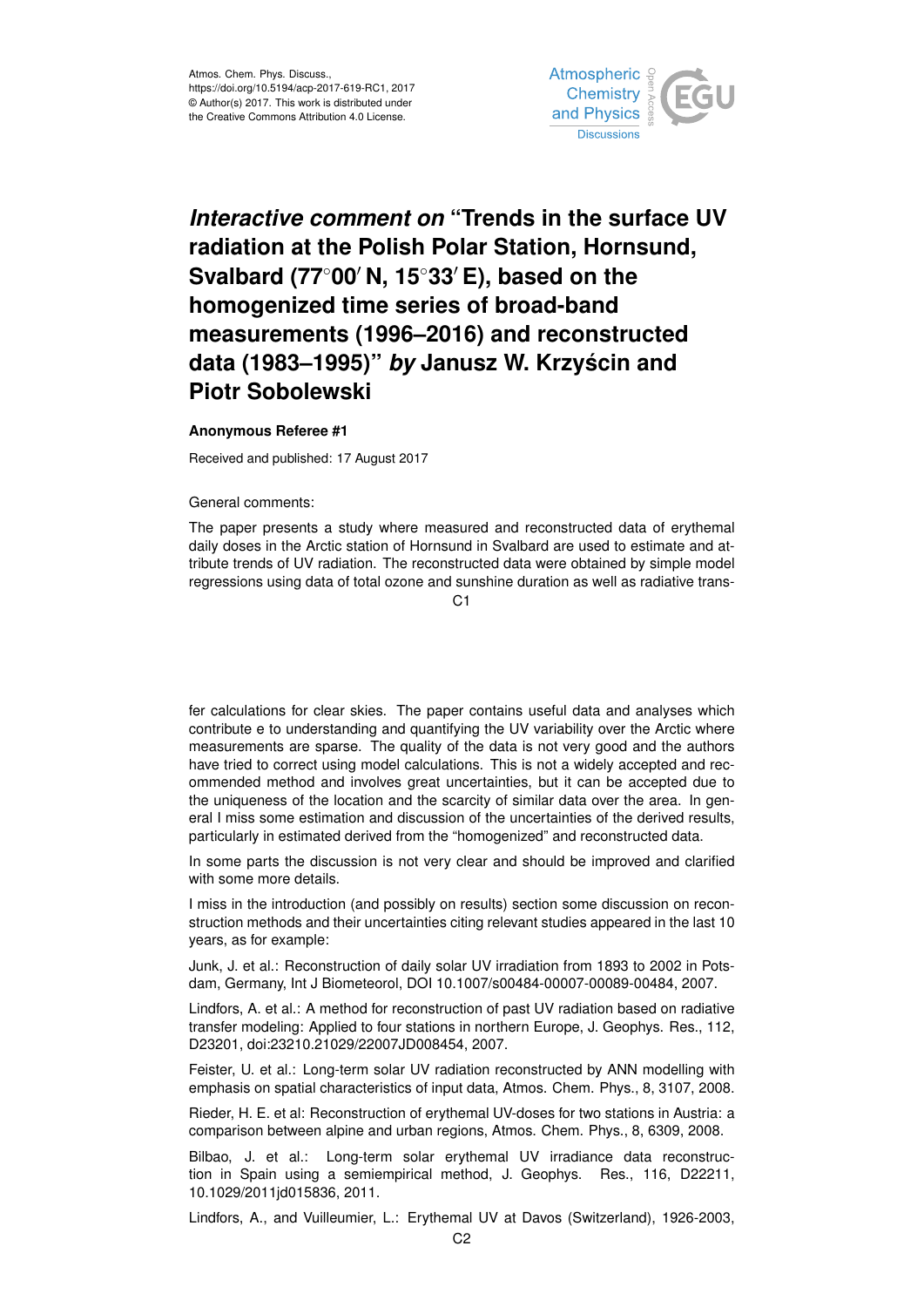estimated using total ozone, sunshine duration, and snow depth, J. Geophys. Res-Atmos., 110, D02104, doi:02110.01029/02004JD005231, 2005.

I consider the title too long: A possible alternative: "Trends in erythemal doses at the Polish Polar Station, Hornsund, Svalbard, based on homogenized measurements (1996-2016) and reconstructed data (1983-1995)"

Although I have tried to mark some of the language errors in the technical comments section, I suggest that the language should be checked again and improved. This will make the paper easier to read.

I believe that the paper can be accepted for publication after sufficient revisions and clarifications of the uncertain parts that are mentioned in the specific comments below:

Specific comments:

1, 27: I would suggest using the term severe ozone loss (or depletion) instead of "ozone hole".

3, 18: Please check this sentence: "Albedoground =0.9"?

3, 24: Why there is no plot shown for the first period? The correction factors are very large and it would be good to see them in a graph as for the second period, together with the respective standard deviations. Are there any indications in the literature for such rapid deterioration of the sensitivity of RB instruments in five years?

3, 27: How large can be the effect of aerosols at that latitude? This can be estimated with the model for the extreme climatological aerosol data of the Cimel. Then it can be inferred whether aerosols are responsible for the differences, or simply the selection of clear-sky data at high SZAs during spring and autumn months.

4, 2: I find too risky to relay the calculation of trends on data which come from an instrument with such large deterioration. Moreover, for such large year-to-year differences, monthly ACFs would have been more appropriate than yearly.

 $C<sub>3</sub>$ 

4, 10: Please mention that by using daily averages for the proxies, it is assumed implicitly that any diurnal variation of erythemal irradiance due to these proxies is not taken into account. Of course this adds to the uncertainty of the estimated daily doses.

4, 17: Please specify where the default aerosol optical depth of 0.16 is coming from.

4, 25-26: If model (3) explains less than half (45%) of the CMF variance then the reconstructed daily doses by (2) should be very uncertain, despite the highly significant regression coefficients. Please elaborate on this in the text, because if the above argument is true, then the results presented later are questionable.

5, 21: I suggest drawing on these figures the linear regressions for the whole period and the observations period with different types of lines, to support the discussion of the linear trends.

6, 2: Please mention whether the negative trends in April-May are statistically significant?

6, 4: Please make clear that by "short period" you mean the period after 1996.

6, 7: It is not clear how the weights were derived and used. Do I understand correctly that the total ozone data and the sun shine duration data were weighted with weights derived from the measured monthly erythemal doses? Moreover, is the yearly dose derived from the 12 months of only from March to September? Please make this section clearer.

6, 10: Isn't there a circular effect? The data used for the reconstruction were based on TUV calculations which used the measured total ozone, and were adjusted by the CMF which was derived by sunshine duration to account for cloud effects. Therefore, FD\_TYD includes already the measured total ozone and the measured sunshine duration, and here it is regressed again against total ozone FD\_TO3 and the sunshine duration FD\_SUN\_DUR. Please explain and clarify the discussion if I got it wrongly.

6, 14-15: This statement (full ozone recovery in 2016) is a bit strong, as the data